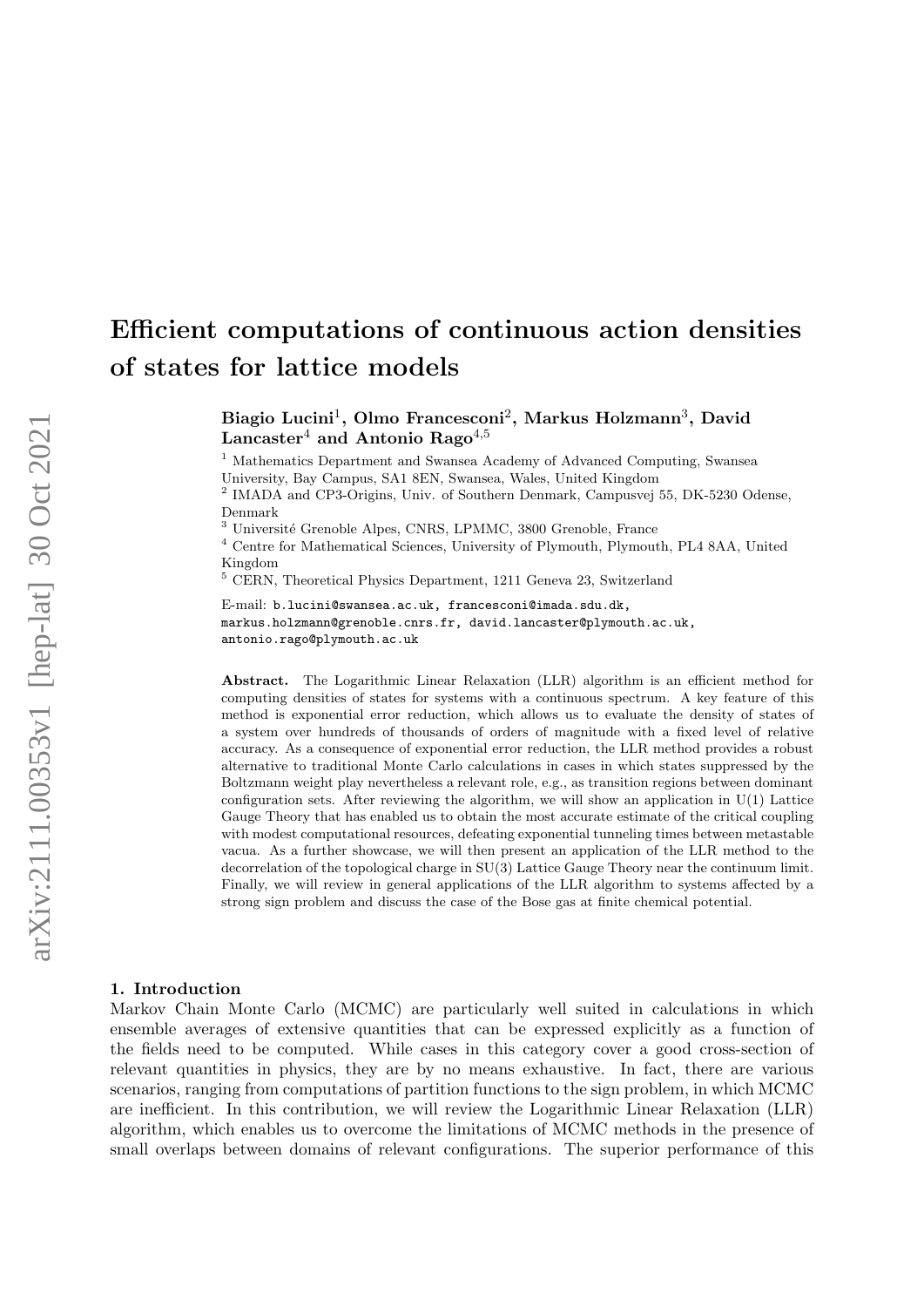algorithm is provided by exponential error reduction<sup>[1](#page-1-0)</sup>, which is a central feature of the method.

This proceeding is organised as follows. We will present the LLR algorithm for real action systems and provide some example applications in Sect. [2.](#page-1-1) In Sect. [3,](#page-3-0) we will formulate the algorithm for complex action systems and discuss its application in a numerical study of the Bose gas at finite chemical potential, which is a popular benchmark model for assessing the efficiency of an algorithm at circumventing the sign problem. Sect. [4](#page-5-0) will summarise our contribution and outline some further directions of investigation.

## <span id="page-1-1"></span>2. The LLR algorithm for real action systems

Let us start by considering an Euclidean quantum field theory<sup>[2](#page-1-2)</sup> written in a general form, whose path integral is given by the expression

$$
Z(\beta) = \int [D\phi] e^{-\beta S[\phi]} . \tag{1}
$$

Here,  $\phi$  is a field configuration over a lattice  $\Lambda$ ,  $\beta$  is the coupling and S the action. The integral is performed over all possible values of the fields. The density of states associated to a value  $E$ of the action S of the model is defined as

$$
\rho(E) = \int [D\phi] \delta(S[\phi] - E) \ . \tag{2}
$$

Using this expression for  $\rho$ , we can reformulate the path integral as an integral over all possible energy values weighted by the density of states and the Boltzmann measure:

$$
Z(\beta) = \int dE \rho(E) e^{-\beta E} = e^{-\beta F} . \tag{3}
$$

If the density of states is known, free energies and expectation values are accessible via simple numerical integrations. For instance, for an observable that depends only on  $E$ ,

$$
\langle O \rangle = \frac{\int dE \rho(E) O(E) e^{-\beta E}}{\int dE \rho(E) e^{-\beta E}} \,. \tag{4}
$$

Therefore, an algorithm that enables us to compute  $\rho(E)$  will straightforwardly give us access, through a numerical integration, to the free energy  $F$  and to values of thermodynamic ensemble averages of observables depending on E as a function of  $\beta$ . For systems with discrete energy levels, an algorithm of this type, the celebrated Wang-Landau algorithm, was provided in [\[1\]](#page-5-1). The LLR method, which was inspired by the latter work, is an algorithm for the calculation of densities of states in systems with a continuous spectrum [\[2,](#page-5-2) [3\]](#page-5-3). This algorithm is implemented as follows. We start by dividing the (continuum) energy interval of the system in  $N$  sub-intervals of amplitude  $\delta_E$ , with the interval n centered at the value  $E_n$ . We then define a piecewise continuous local linear approximation of  $\log \rho(E)$  as

$$
\log \tilde{\rho}(E) = a_n \left( E - E_n \right) + c_n \qquad \text{for } E_n - \delta_E/2 \le E \le E_n + \delta_E/2 \;, \tag{5}
$$

which is valid for sufficiently small width  $\delta_E$  of the energy sub-intervals. We obtain  $a_n$  as the root of the stochastic equation

<span id="page-1-3"></span>
$$
\langle \langle \Delta E \rangle \rangle_{a_n} = \int_{E_n - \frac{\delta_E}{2}}^{E_n + \frac{\delta_E}{2}} (E - E_n) \rho(E) e^{-a_n E} dE = 0 \tag{6}
$$

<span id="page-1-0"></span><sup>1</sup> We use the expression *exponential error reduction* to indicate that the relative error of a quantity is independent from the value of the latter.

<span id="page-1-2"></span><sup>2</sup> Although for the sake of definiteness in this work we use the language of Euclidean quantum field theories, a translation of the method to a statistical mechanics context is immediate.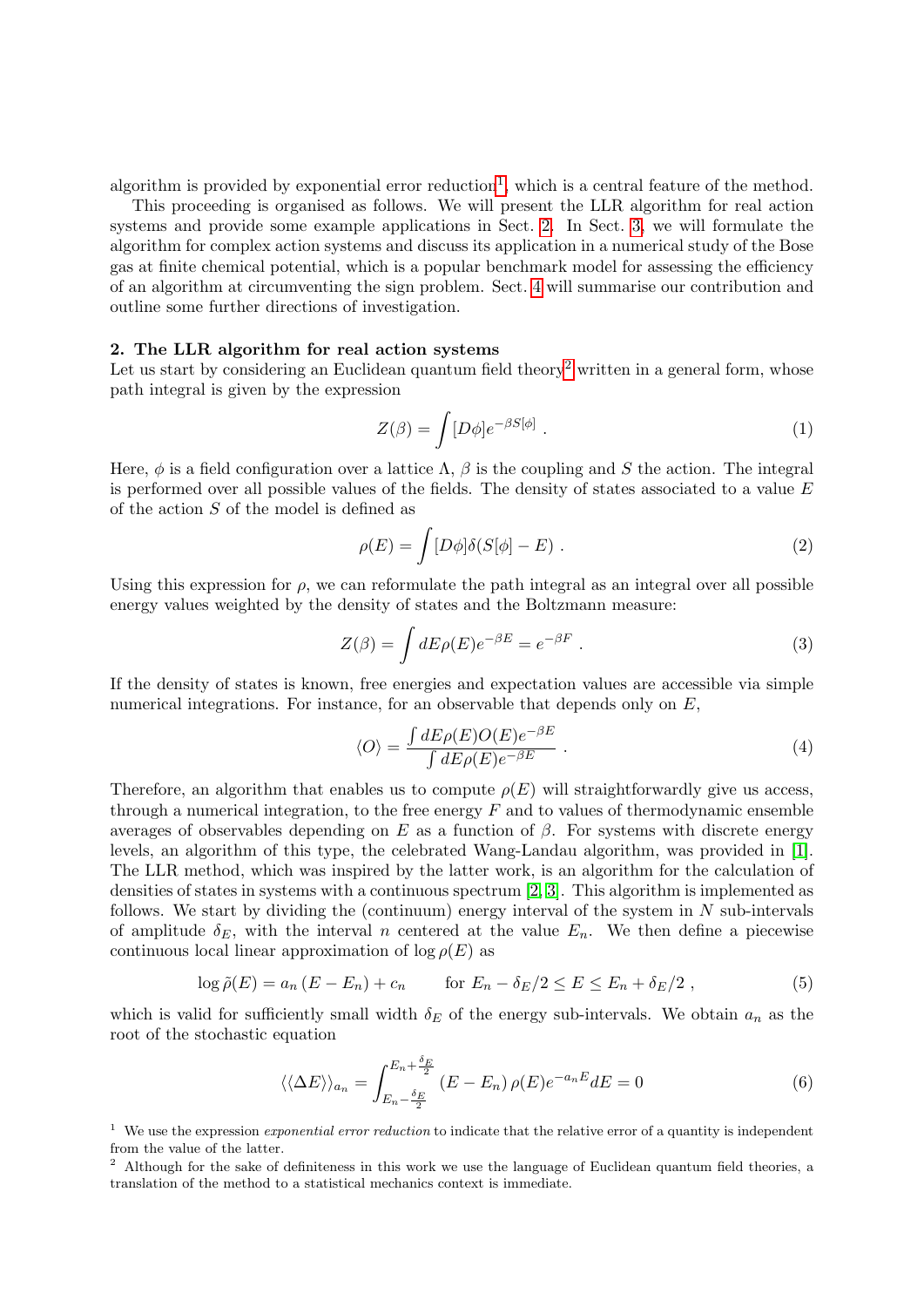using the Robbins-Monro iterative method [\[4\]](#page-5-4)

<span id="page-2-0"></span>
$$
\lim_{m \to \infty} a_n^{(m)} = a_n , \qquad a_n^{(m+1)} = a_n^{(m)} - \frac{\alpha}{m} \frac{\langle \langle \Delta E \rangle \rangle_{a_n^{(m)}}}{\langle \langle \Delta E^2 \rangle \rangle_{a_n^{(m)}}} , \qquad \alpha \text{ constant} . \tag{7}
$$

In Eqs.  $(6)$  and  $(7)$  we have used the double-angle notation for the expectation of an observable  $O(E)$ , which is defined as

$$
\langle\langle O(E)\rangle\rangle_{a_n} = \frac{1}{\mathcal{N}} \int_{E_n - \frac{\delta_E}{2}}^{E_n + \frac{\delta_E}{2}} O(E) \rho(E) e^{-a_n E} dE , \qquad \mathcal{N} = \int_{E_n - \frac{\delta_E}{2}}^{E_n + \frac{\delta_E}{2}} \rho(E) e^{-a_n E} dE . \tag{8}
$$

These energy-restricted integrals can be easily reformulated as integrals over the all spectrum with sharp cut-offs provided by appropriate Heaviside functions. These sharp cut-offs can be replaced with a smooth Gaussian cut-off [\[5\]](#page-5-5). The double-angle expectations are computed with a MCMC restricted to the relevant energy interval. Note that if we repeat the Robbins-Monro algorithm starting from different random numbers, asymptotically, at fixed number of iterations m, the  $a_n^{(m)}$  are gaussianly distributed around the root  $a_n = a_n^{(\infty)}$  with a variance that goes to zero as m increases. This property provides an immediate strategy for converting potential systematic errors into statistical errors in the root finding procedure.

After computing the  $a_n$  for all n, setting  $c_1 = 0$ , the piecewise continuity of log  $\tilde{\rho}(E)$  gives

$$
c_n = \frac{\delta}{2}a_1 + \delta \sum_{k=2}^{n-1} a_k + \frac{\delta}{2}a_n , \qquad n \ge 2 .
$$
 (9)

The numerically determined  $\tilde{\rho}(E)$  can be used in path integral calculations in lieu of  $\rho(E)$ . This procedure result in a systematic approximation error in  $\delta_E$  that is however controlled, since it scales quadratically with the width of the sub-intervals. Remarkably, our procedure for determining  $\tilde{\rho}$  provides exponential error suppression [\[3\]](#page-5-3). It is worth noting that the restricted sampling discussed above is non-ergodic. Ergodicity can be recovered using the replica exchange method, as discussed in [\[6\]](#page-5-6).

Exponential error suppression has been proved to be spectacularly implemented in the method in [\[2\]](#page-5-2), where, using the piecewise continuous density of states that has been reconstructed over 250000 orders of magnitude, it has been shown that the LLR-determined SU(3) lattice gauge theory plaquette agrees with MCMC calculations over a wide range of  $\beta$  values that interpolate between the strong coupling and the weak coupling regime of the theory.

Due to the presence of a first-order deconfinement phase transition, a notoriously hard to simulate system is compact  $U(1)$  lattice gauge theory. The best available MCMC calculations used a large amount of computer time on then state-of-the-art supercomputers, reaching a maximum lattice size of  $18<sup>4</sup>$  when periodic boundary conditions were imposed [\[7\]](#page-5-7). Using the LLR algorithm, we were able to perform accurate and robust calculations with moderate computational resources on a  $20<sup>4</sup>$  lattice [\[3\]](#page-5-3). A reconstruction of the probability distribution of the energy at the pseudocritical value of  $\beta$  obtained on our largest system with the LLR algorithm is shown in Fig. [1.](#page-3-1)

More recently, we have shown in [\[8\]](#page-5-8) that the LLR algorithm mitigates significantly the problem of the topological freezing [\[9\]](#page-5-9) by performing a calculation of the correlation time of the topological charge in  $SU(3)$  pure gauge theory near the continuum limit. Fig. [2](#page-3-2) shows that, compared to MCMC methods, the LLR algorithm reduces this correlation time by about one order of magnitude.

Other successful applications of the LLR method include the calculation of the order-disorder interface tension in the Potts model [\[6\]](#page-5-6) and the calculation of the renormalisation constant for the energy-momentum tensor in  $SU(2)$  lattice gauge theory using the method of shifted boundary conditions, which in turn requires computations of free energies from partition functions [\[5\]](#page-5-5).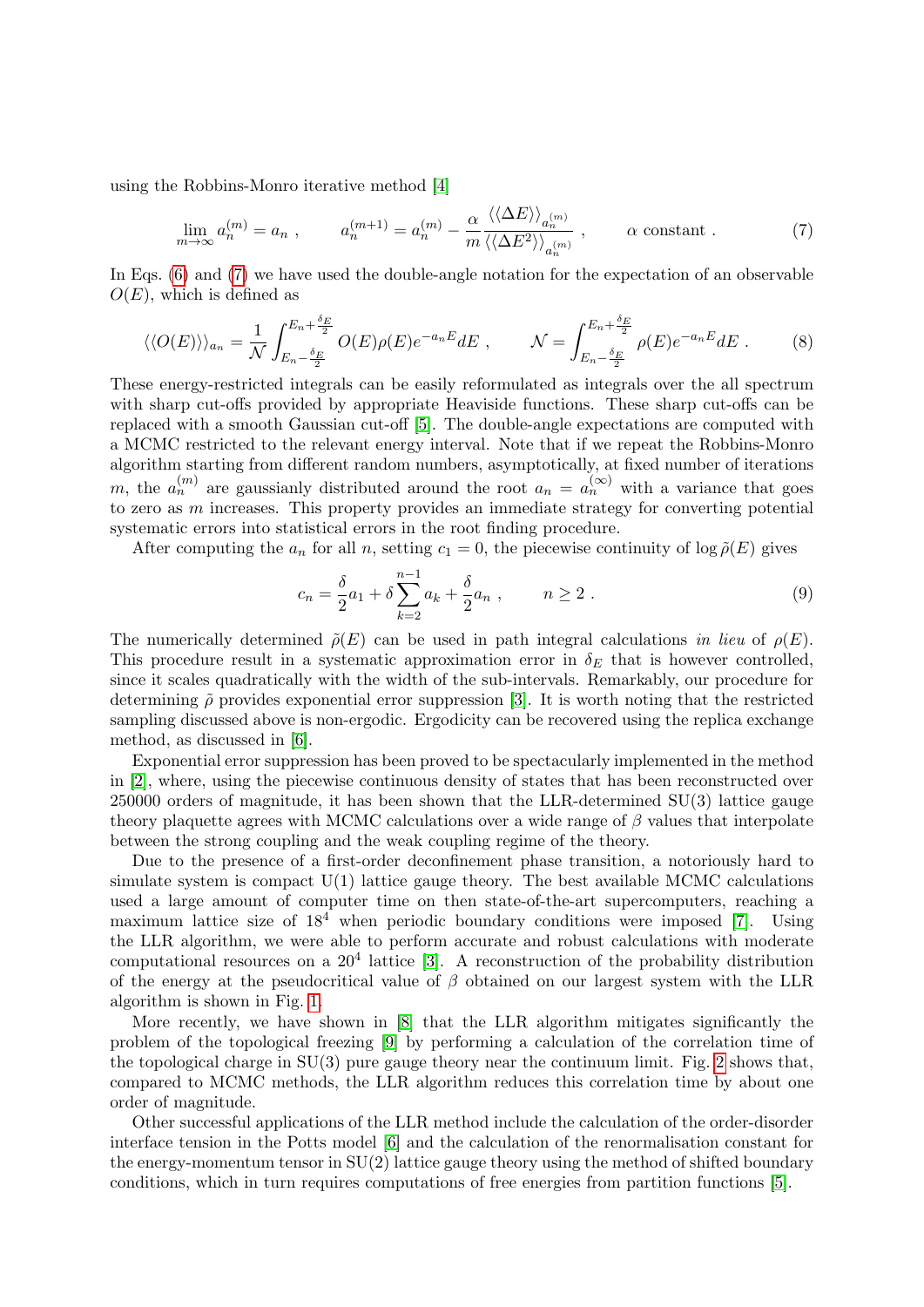

**Figure 1.** Probability distribution of the energy  $E$  for compact  $U(1)$  lattice gauge theory at  $\beta = 1.011006$  (central estimate for the critical value using the latent heat peak) on a 20<sup>4</sup> lattice.

<span id="page-3-1"></span>

<span id="page-3-2"></span>**Figure 2.** Correlation time of the topological charge for  $SU(3)$  gauge theory at the lattice volumes shown as a function of the lattice spacing. The "unconstrained" points are obtained with a standard heat bath method, while the "rewt" points come from LLR simulations.

## <span id="page-3-0"></span>3. The LLR algorithm for complex action systems

We now consider an Euclidean quantum field theory with a complex action, whose path integral we write as

$$
Z(\mu) = \int [D\phi] e^{-\beta S[\phi] + i\mu Q[\phi]} \ . \tag{10}
$$

The generalised density of states is defined as

$$
\rho(q) = \int [D\phi] e^{-\beta S[\phi]} \delta(Q[\phi] - q) . \qquad (11)
$$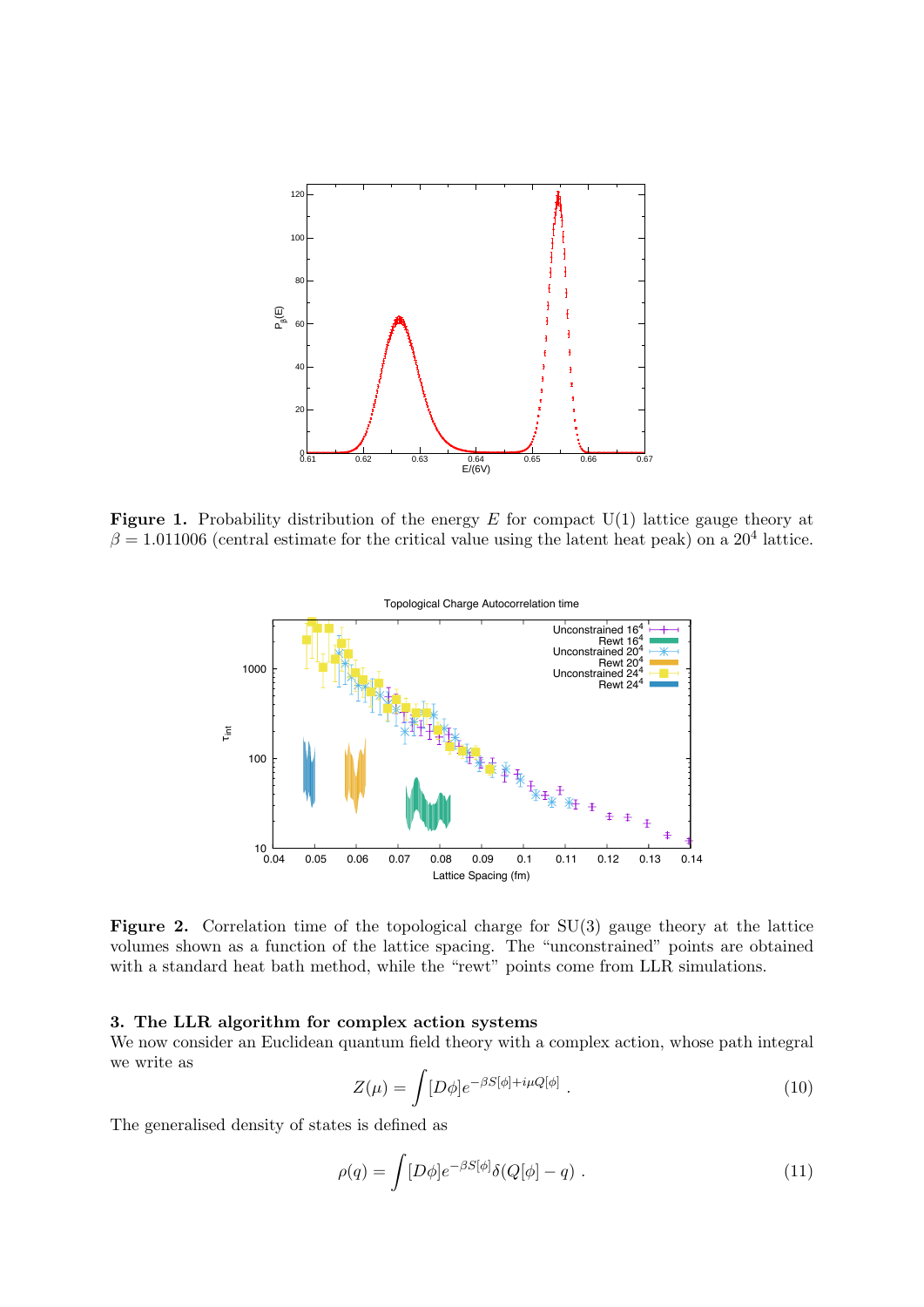

<span id="page-4-3"></span>Figure 3. Computation of the overlap free energy for the Bose gas at finite chemical potential for various volumes. A linear extrapolation in  $1/V$  to the thermodynamic limit is also shown.

In terms of  $\rho(q)$ , we rewrite Z as

$$
Z(\mu) = \int dq \rho(q) e^{i\mu q} . \qquad (12)
$$

In general, the above integral is strongly oscillating, These oscillations generate the large cancellations typical of a sign problem scenario. Because of the latter, when performing a calculation  $\rho(q)$  in general needs to be known with an extraordinary degree of accuracy.

The severity of the sign problem is indicated by the vev of the phase factor in the phase quenched ensemble:

<span id="page-4-0"></span>
$$
\langle e^{i\mu q} \rangle = \frac{Z(\mu)}{Z(0)} = e^{-V\Delta F} \to 0 \qquad \text{exponentially in } V \ . \tag{13}
$$

Eq.  $(13)$  shows that the sign problem can be reformulated as an *overlap problem*, as the ensemble average of the phase factor depends on the overlap of relevant configurations for two different partition functions, which is exponentially suppressed with the volume. Since the LLR method has proved to be very efficient at computing regions with suppressed densities, it is natural to explore how it performs in this case<sup>[3](#page-4-1)</sup>. We note though that, while the computation of the density is in the scope of the LLR algorithm, integration is a separate problem. In particular, in the complex case, it has been shown in [\[11\]](#page-5-10) that a piecewise approximation of  $\rho$  does not provide sufficient precision for computing relevant observables. In the same work, using a  $Z(3)$ spin model as a prototype system, the authors showed that a polynomial interpolation of  $\rho$  can be performed that is stable against the order of the interpolation and at the same time provides the required accuracy<sup>[4](#page-4-2)</sup>.

More recently, the method has been applied to the four-dimensional Bose gas system at finite chemical potential [\[13\]](#page-5-11). Fig. [3](#page-4-3) shows the computation of the overlap free energy  $\Delta F$  as a function

<span id="page-4-1"></span><sup>&</sup>lt;sup>3</sup> A method for calculations of densities of states for systems with complex actions that is similar in spirit to the LLR algorithm is the FFA method, first proposed in [\[10\]](#page-5-12).

<span id="page-4-2"></span><sup>4</sup> See [\[12\]](#page-5-13) for a related proposal for the interpolation of the density based on a cumulant expansion.